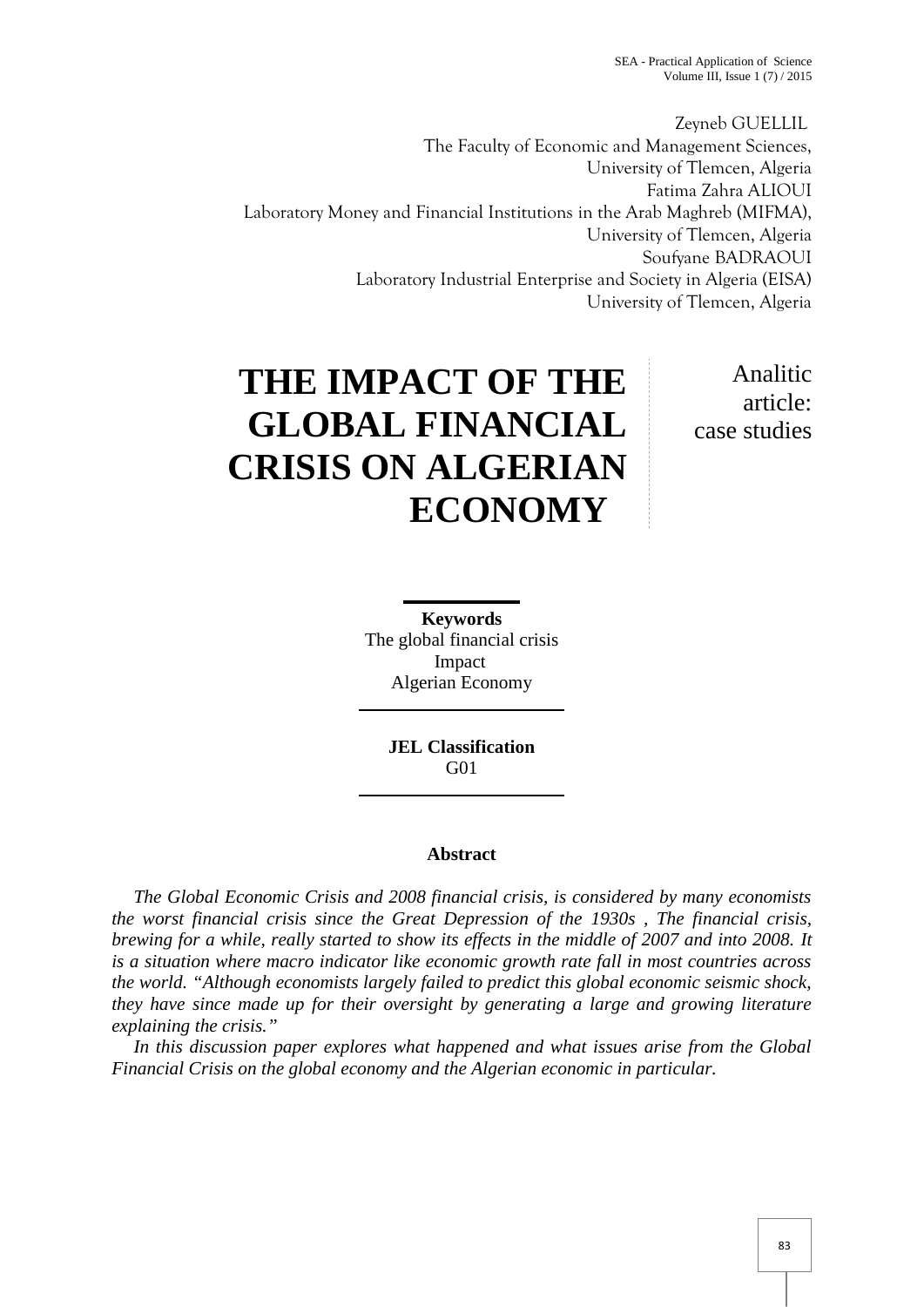#### **Introduction:**

The Global Economic Crisis and 2008 financial crisis, is considered by many economists the worst financial crisis since the Great Depression of the 1930s , The financial crisis, brewing for a while, really started to show its effects in the middle of 2007 and into 2008. In all major regions of the world, the economic recession is deep-seated, stock markets have fallen, large financial institutions have collapsed or been bought out, and governments in even the wealthiest nations have had to come up with rescue packages to bail out their financial systems. The meltdown of financial markets in 2008-2009 was the result of institutionalized fraud and financial manipulation.

With the worldwide deterioration of living standards and plummeting consumer spending, the entire structure of international commodity trade is potentially in jeopardy. The payments system of money transactions is in disarray. Following the collapse of employment, the payment of wages is disrupted. On the one hand many people are concerned that those responsible for the financial problems are the ones being bailed out, while on the other hand, a global financial meltdown will affect the livelihoods of almost everyone in an increasingly inter-connected world. The problem could have been avoided, if ideologues supporting the current economics models weren't so vocal, influential and inconsiderate of others' viewpoints and concerns.

To this end, we are going through this paper to define and determine the pivotal causes of the crises; distinguishing the impact of the financial crisis on internationals economics, in particular the Algerian economic. But before we diagnose the current financial crisis in details, let us present the previous crises that preceded this one.

#### **1- The previous crisis:**

In the last century, the world witnessed a group of financial crises in different countries; the important crises are states bellow as follows:

- *The Great depression 1929*: The deepest and sharpest economic downturn, the Great Depression began soon after the stock market crash of October 1929, which sent Wall Street into a panic and wiped out millions of investors. During the next three years stock prices in the United States continued to fall, until by late 1932 they had dropped to only about 20 percent of their value in 1929, over this year consumer spending and investment dropped, causing steep declines in industrial output and rising levels of unemployment as failing companies laid off workers.
- *- The Banking Crisis Of The 1980s :* during most of the 1980s, the performance of the national economy, as measured by broad economic aggregates, seemed favorable for

banking (Hanc, 1998). After the 1980 82 recession the national economy continued to grow, the rate of inflation slowed, and unemployment and interest rates declined*, nearly* 100 banks were declined each year.

- *- Latin American debt crisis 1980s***:** the crisis of the foreign indebtedness in Brazil, Argentina and Mexico a major international debt crisis because several less developing countries in Latin America such as Brazil, Argentina and Mexico borrowed heavily during the 1970s to fund industrialization and in the early 1980s interest rates increased in the West. The National income of these countries was insufficient to meet interest repayments and its fell in the default of payment and losts its ability to repay its foreign debts because its incomes were not enough to cover its debts.
- *- The crisis of Black Monday,17th October 1987*: was the largest one-day percentage decline in the Dow Jones. (Colombo**,** 2012)
- *- Loans and savings crisis 1989\_1991* **:** In the U.S a sharp down turn in housing activity and a deep economic recession ,747 lendings and saving companies failed to meet its liabilities (wiki.mises.org). However, and usual, the state interfered to solve the crises and bore more than 124.6 \$ billion from 160.1\$ billion ( the global cost of the crises).
- *- Japanese asset price bubble* **:** during the 1990's was an economic bubble in Japan from 1986 to 1990, in which real estate and stock prices greatly inflated as a reaction to this crises , the central bank in Japan lowered the interest rate to naught(0%). (Shiratsuka, 2003)
- *- Asian Contagion:* a financial crisis in 1997, it was a series of currency devaluations and other events that spread through many Asian markets beginning in the summer of 1997.This one was stemmed somewhat by financial intervention from the International Monetary Fund and the World Bank.
- *- The Argentinean economic crisis (1999- 2002)***:** The local currency declined because the Argentinean government lost the confidence of investors and more capital flew away from the country, the government was unable to pay the value of bonds. This was accompanied by a downfall of the financial sector and an unprecedented and inflation rate.
- *The crisis of high tech bubble: the economy* expanded thanks to the internet and the high tech boom as investors made money on this new technology, which led others to float the stock of new companies that promised to do the same.
	- *- Financial crisis 2008 causes :* The subprime mortgage crisis is and ongoing financial crisis characterized by contracted liquidity in global credits markets and banking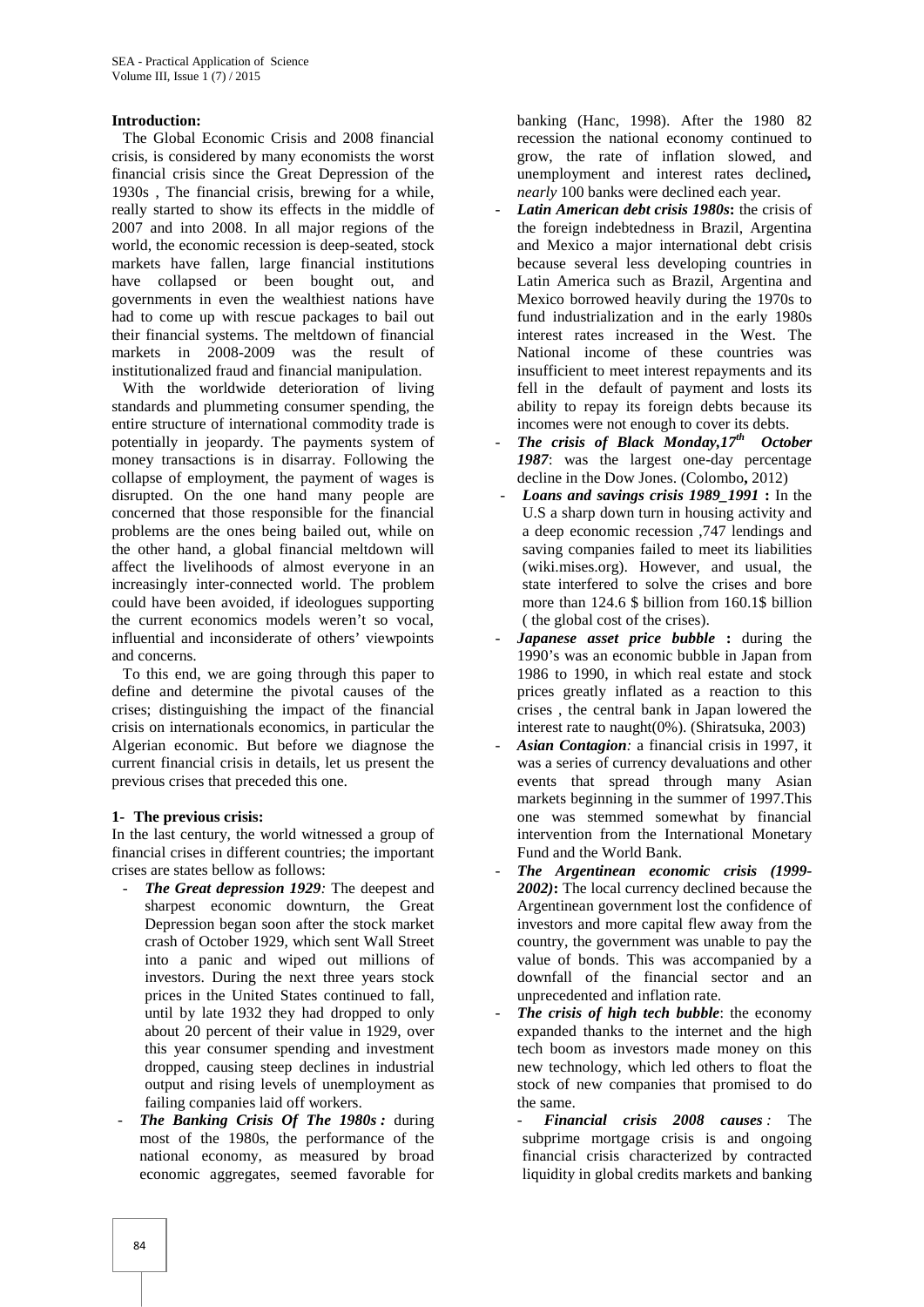system triggered by the failure of mortgage companies , investment firms and government sponsored enterprises which had invested heavily in subprime mortgage (Jickling, 2010). It is commonly believed to have begun in July 2007 with the credit crunch, when a loss of confidence by US investors in the value of sub-prime mortgages caused a liquidity crisis. This, in turn, resulted in the US Federal Bank injecting a large amount of capital into financial markets (cashmoneylife.com). By September 2008, the crisis had worsened as stock markets around the globe crashed and became highly volatile. Consumer confidence hit rock bottom as everyone tightened their belts in fear of what could lie ahead.

The collapse of Lehman Brothers on September 14, 2008 marked the beginning of a new phase in the global financial crisis (American essays, 2012).Governments around the world struggled to rescue giant financial institutions as the fallout from the housing and stock market collapse worsened. Many financial institutions continued to face serious liquidity issues.

In general, credit rating agencies and the enormous lack of regulation of investment bank practices led to the creation of a veil that seemingly produced endless profit at very low costs but which was really enormously damaging to the economy in the long term. *Figure N°1*

The greed of the CEOs and managing directors of such banks and companies inhibited financial regulators from taking action and especially the financial lobbyists who often support presidential campaigns have a lot of influence in the U.S. congress and can readily oppose any propositions for financial regulation. *Figure N°2.*

#### **2- Impact of the current Financial Crisis on World Economy:**

The global financial crisis is an outcome of deep economic recession which slowdown activity (Shirai , 2009).The whole world is now in the grip of this financial crisis which is far more serious than any experiences over the last four decades. In spite of billions of dollars of bailout and liquidity injections by a number of industrial countries the crisis is showing no signs of abating. This global financial situation was triggered by the advent of the subprime mortgage crisis in the United States that became apparent from the mid-2007s. Europe was the next affected, thereafter its contagion spread to the rest of the world. European stock indices such as UK's FTSE, German's Dax and France's CAChave tumbled as much as the Indian bourses. Hong Kong's Hang Seng also witnessed a sharp fall of 14.5 per cent in the year so far. Major markets were pummeled, led by banks and mining companies, as concern that the US will fall into a

recession caused major panic among global investors. Even emerging markets Brazil, South Korea, Mexico and Russia, have witnessed a fall in the range of 10-13 per cent this year.

The global financial crisis slows down the global economy which was unprecedented in scale and has clearly spilled over the real world. Also has a severe implication on economic growth rates in most countries across the world. *Table N° 1 (Economic Intelligence Unit. 2008, http://www.eiu.com).*

The table below shows the variations of economic growth rates in some countries which were affected by the current crisis from 2005 to 2010 to compare economic growth rates before during and after the crisis.

#### *3- Impact of the current Financial Crisis on Algerian Economy:*

There is no doubt that the Algerian economy, an oil producing economy with an annual growth rate of 3,2%, like other global economies was affected by the global economic crisis. But the implication of this crisis was less compared to other countries because of the following reasons: (Turkish, 2009)

- a- The absence of an effective financial market in Algeria.
- b- The lack of banking links between Algerian banks and international banks a way that affects each other's.
- c- The Algerian economy is characterized by a lack of openness in relative to the global economy, and it production does depend in exports only on hydrocarbons and that's what makes Algeria safe from any recession that might affect the global economy and a lot of countries that rely on its exports may be affected by the recession in countries that are consumer of its products.
- d- The Algerian budget in 2009 has been benchmarked against the \$37.0 per barrel oil earnings.

The banking sector and capital market are the first major victims of the current crisis. This is so for the margin lending operations in the financial industry. But on the Algerian banking sector as it was presented in economic reports that Algerian banking sector is safe from its consequences because of non-correlation of Algerian banks with banks over the world (Benziddane, 2009) .Despite the losses recorded in the assets of the major banks, estimated by the bank for international settlements with 650 billion dollars and more than 1,400 billion dollars, according to the International Monetary Fund (Touitou, AbulQuasemand Gazi, 2014). And as a result of the good management of the Algerian foreign exchange reserves with the absence of any investment in assets with risks, and avoidance of losses in capital and asset portfolio, all this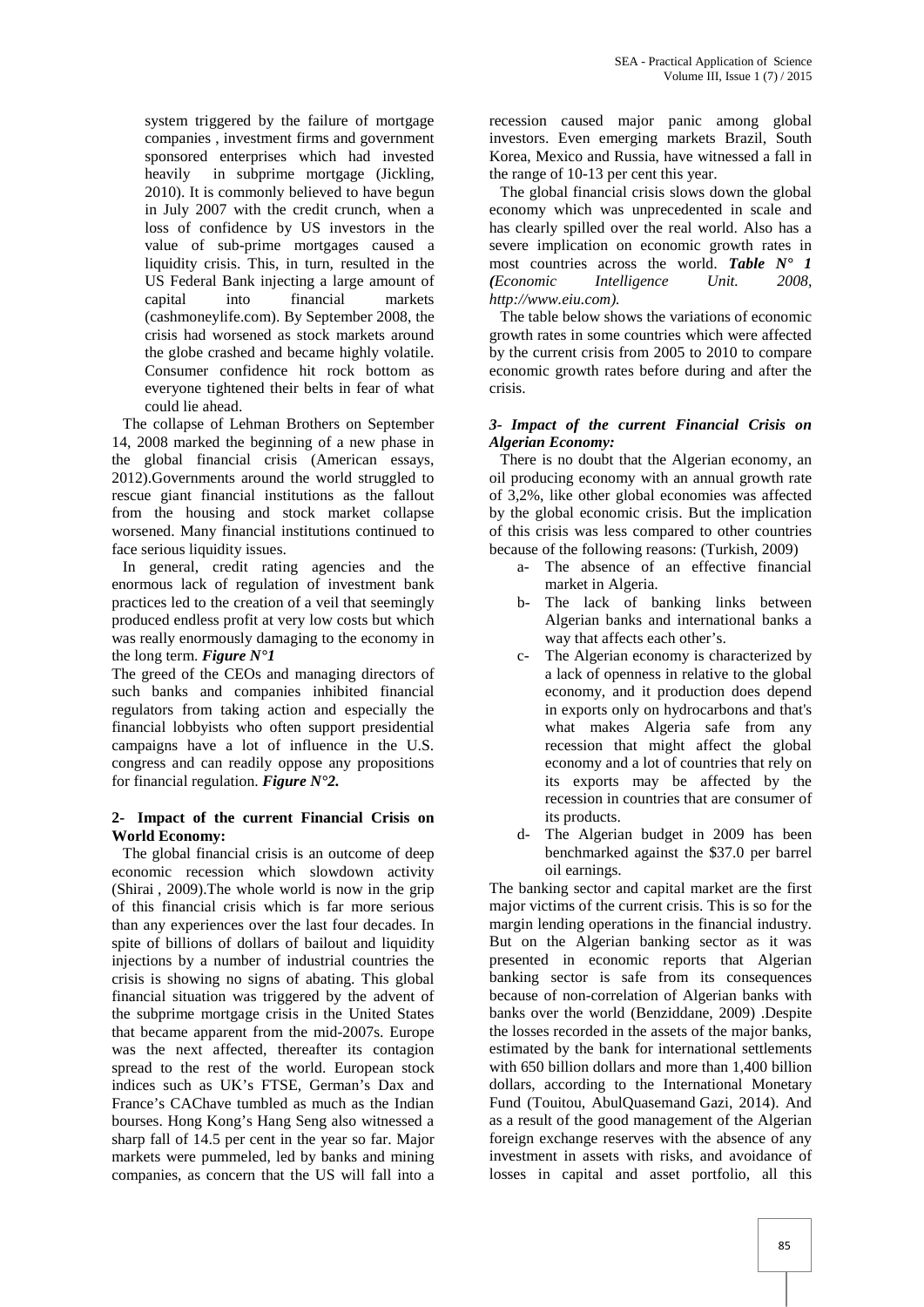contributed to the achievement of cost effectiveness ratio estimated at 4.6 % in 2007, parallel with the reduction in the foreign debts volume which reached at the end of November 2008 3.9 billion dollars. *Table N°2* (La Banque d'Algérie, 2009).

#### **Conclusion:**

The global financial crisis that hit the global economy. As the economies of North America, Europe, and East Asia slowed or dropped into recession, the concomitant drops in commodity prices, international trade flows, and remittances along with tightening credit, and depreciating caused similar contraction in growth in developing and emerging market countries.The global financial crisis has also some major impacts on the Algerian economy, but the repercussions on the Algerian economy were not the same effect is remarkable. Only official local reports or foreign reports indicate that the Algerian economy has achieved positive results economically and financially in the context of a serious international crisis of 2008 and 2009.

#### **Reference list:**

- [1] American essays, (2012): Global Financial Crisis and Collapse of Lehman Brothers Finance Essay.http://www.americanessays.com/study aids/free-essays/finance/the-collap.
- [2] Benziddane, H. (2009), implications of the current global financial crisis Algerian economy: what are the lessons?. National conference « International financial and economiccrisisand global governance" 20- 21/10/2009, SettifUniversiy of Algeria. 13 pages.
- [3] Colombo, J. (2012): Black Monday the Stock Market Crash of 1987, Auguste, 2012. http://www.thebubblebubble.com/1987-crash/
- [4] Economic Intelligence Unit*. 2008. (http://www.eiu.com).*
- [5] Hanc, G. (1998), The Banking Crises of the 1980s and Early 1990s: Summary and Implications. FDIC Banking Review 11:1-55
- [6] http://wiki.mises.org/wiki/Savings\_and\_loan\_c risis .
- [7] http://cashmoneylife.com/economic-financial crisis-2008-causes/
- [8] Jickling, M. (2010): Causes of the Financial Crisis**,** Congressional Research Service, Prepared for Members and Committees of Congress, April 9.
- [9] La Banque d'Algérie, (2009), Rapport 2008 Evolution Economique Et Monétaire En Algérie, www.bank-of algeria.dz/html/communicat8.htm
- [10]Shirai, S. (2009): The Impact of the US Subprime Mortgage Crisis on the World and East Asia: Through Analyses of Cross-border Capital Movements ,*Faculty of Policy Management*, Keio University, Japan ; ERIA Discussion Paper Series, 2009-10.
- [11] Shiratsuka, S.(2003): The asset price bubble in Japan in the 1980s: lessons for financial and macroeconomic stability. Discussion Paper No. 2003-E-15, IMES, Tokyo, 30 pages.
- [12] Touitou, M. AbulQuasem, A. and MahabubulAlam, G. (2014) : A CGEM Analysis of the Impact of the Financial Crisis on the Algerian Economy , The International Journal of Applied Economics and Finance , Volume: 8; Issue 2 , pp29-42.
- [13]Turkish B.A-K. (2009): the effects of the current financial crisis in Algeria and its solutions from an Islamic perspective, a note as part of the requirements of the attainment of a bachelor's degree in Economic Sciences: allocates financial, and banks, the Faculty of Economic and Business Sciences and Management, University of Mohammad al- AukhaiderBaskara.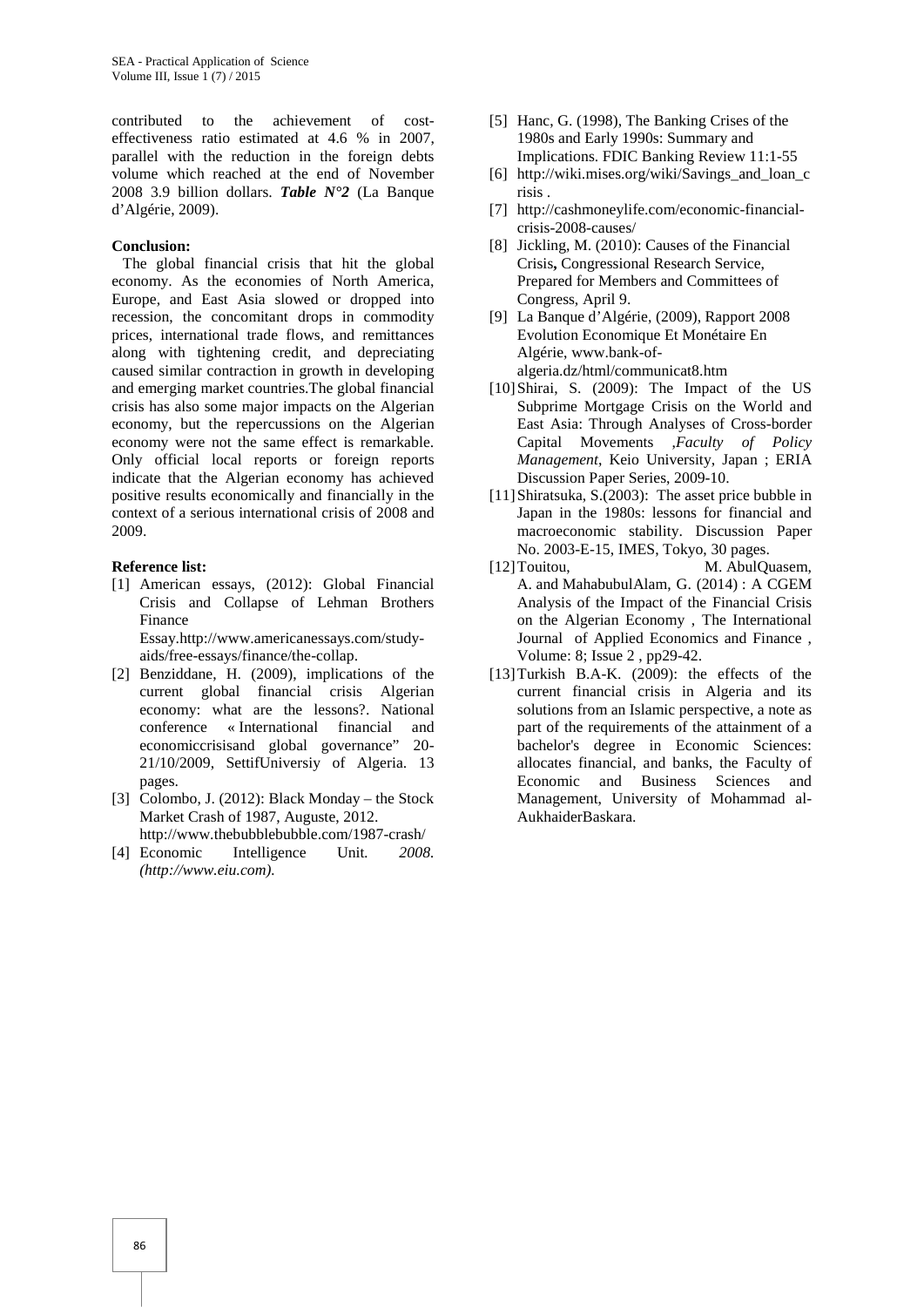#### *Appendices*

| World Economic Growth (Real GDP growth in per cent), 2005-2010 |      |      |      |      |        |        |
|----------------------------------------------------------------|------|------|------|------|--------|--------|
|                                                                | 2005 | 2006 | 2007 | 2008 | 2009   | 2010   |
| <b>United States</b>                                           | 2.9  | 2.8  | 2.0  | 1.1  | $-2.0$ | 0.7    |
| <b>Japan</b>                                                   | 1.9  | 2.4  | 2.1  | 0.3  | $-0.5$ | 0.7    |
| Euro area                                                      | 2.0  | 2.9  | 2.6  | 1.1  | $-1.2$ | 0.5    |
| <b>Bahrain</b>                                                 | 7.5  | 4.3  | 3.4  | 6.4  | $-1.6$ | $-1.0$ |
| Kuwait                                                         | 39.4 | 29.1 | 42.4 | 31.5 | 4.0    | 5.6    |
| <b>Qatar</b>                                                   | 9.2  | 9.7  | 8.0  | 10.9 | 2.3    | 3.6    |
| SaudiArabia                                                    | 18.4 | 21.0 | 12.3 | 11.6 | $-2.8$ | $-3.1$ |
| <b>United ArabEmirates</b>                                     | 8.1  | 11.6 | 14.2 | 13.8 | 1.7    | 1.1    |
| <b>Oman</b>                                                    | 2.0  | 3.7  | 3.0  | 6.1  | 3.4    | 5.0    |
| <b>Tunisia</b>                                                 | 4.0  | 5.7  | 6.3  | 4.5  | 3.1    | 3.1    |
| <b>Morocco</b>                                                 | 2.8  | 7.8  | 2.7  | 5.6  | 4.9    | 3.6    |
| <b>Mauritania</b>                                              | 5.4  | 11.4 | 1.0  | 3.5  | $-1.2$ | 5.1    |

**Table No1.**

The current financial and economic crisis has affected the drivers of different economic growth in the countries across the world .The global financial crisis that started to show its effects in the middle of 2007, and running into 2008, led to the fall of stock markets, and the collapse and eventual demise of large financial institutions in the United States, Europe and other countries.

In the United Sate the real GDP growth changed from 2, 8% in 2006 to 2.0% in 2007 and only 1, 1% in 2008 .while in 2009 was -2, 9 %. The same thing happened in most countries with various rates.

The consequences and effects of the economic crisis have varied from one country to another and from one region to another, depending on a whole range of factors, including financial capabilities and demography. For instance, in the Arab world, these negative effects, along with other factors, have played a major role in the political events that have swept the region since 2010.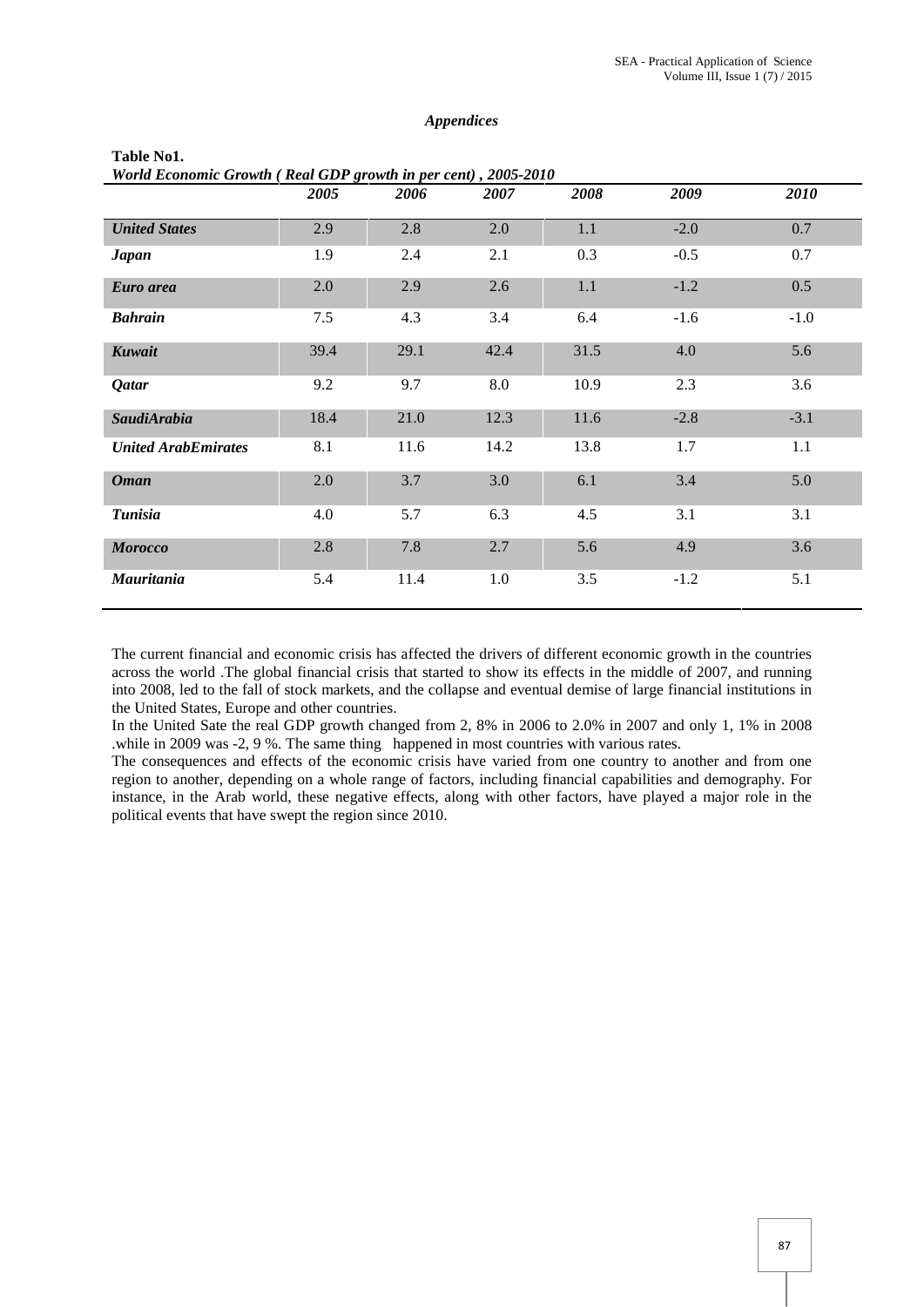|             | The growth ratein the crude<br>productoutof hydrocarbons | The growth ratein the crude product |
|-------------|----------------------------------------------------------|-------------------------------------|
| Unit        | $\frac{0}{0}$                                            | $\frac{0}{0}$                       |
| <b>2000</b> | 1.2                                                      | 2.2                                 |
| 2001        | 4.6                                                      | 2.1                                 |
| 2002        | 5.4                                                      | 4.9                                 |
| 2003        | 6.0                                                      | 6.9                                 |
| 2004        | 6.2                                                      | 5.2                                 |
| 2005        | 4.7                                                      | 5.1                                 |
| 2006        | 5.6                                                      | 2.0                                 |
| 2007        | 6.3                                                      | 3.0                                 |

*Table N° 2 Economic growthandgrowthoutsidehydrocarbonsinAlgeria (2000-2007)*

Algeria has been able to achieve good economic growth rates outside the hydrocarbon sector on account of the policy of economic reforms and spending on infrastructure to be known as the policy of economic recovery as well as to attract foreign investment.

#### **Table N°3**

*Algerian Economic Growth after the global financial crisis*

| 2007 | 2008 | 2009                   |      | 2011 | 2012   |
|------|------|------------------------|------|------|--------|
| 3,0% | 2,4% | $\Lambda$ <sub>0</sub> | 3.3% | $\%$ | $,1\%$ |

The Algerian economy still strongly growing during this global financial crisis, but it has future impacts on Algerian economy and financial system on two possible ways because Algerian financial system is not in real integration within the international one, so when the crisis happens, the shock does not make any earthquake to Algerian economy.

#### *Figure No1.* **The Financial crisis in one graph**

## the financial crisis in one graph

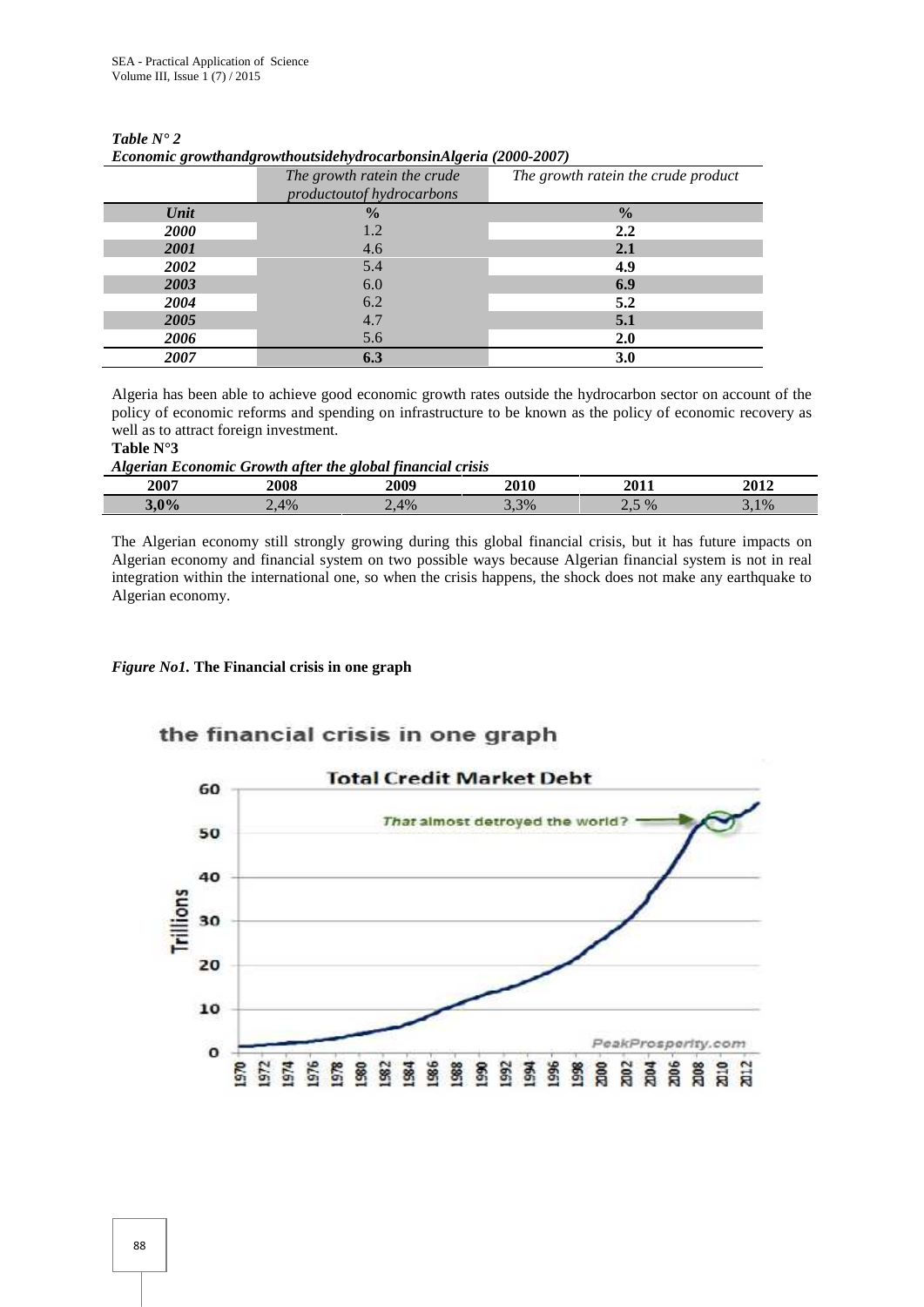#### **Figure N°2: Subprime Mortgage Originations**

## **Subprime Mortgage Originations**

In 2006, \$600 billion of subprime loans were originated, most of which were securitized. That year, subprime lending accounted for 23.5% of all mortgage originations.



SOURCE: Inside Mortgage Finance



*Scheme shows the impact ofglobal financial crisis onthe Algerian economy:*

The World Bank (WB) in its latest report indicates that Algeria ''stands in fair stead to weather financial spillovers from the global crisis.'' The same positive acknowledgement has been recently presented by the International Monetary Funds (IMf) on Algeria's macro-economic and financial trends. In its new report on Global Economic Prospects for 2009, in which it examines the impact of financial crisis on Gross Domestic Product (GDP) growth, the WB pointed out the significant increase in Algeria's growth rate in 2008 compared with the previous year. In this respect, the report said that as regards Maghreb countries, ''Algeria experienced a fillip to growth in 2008, to 4.9 percent from 3.1 in 2007.''